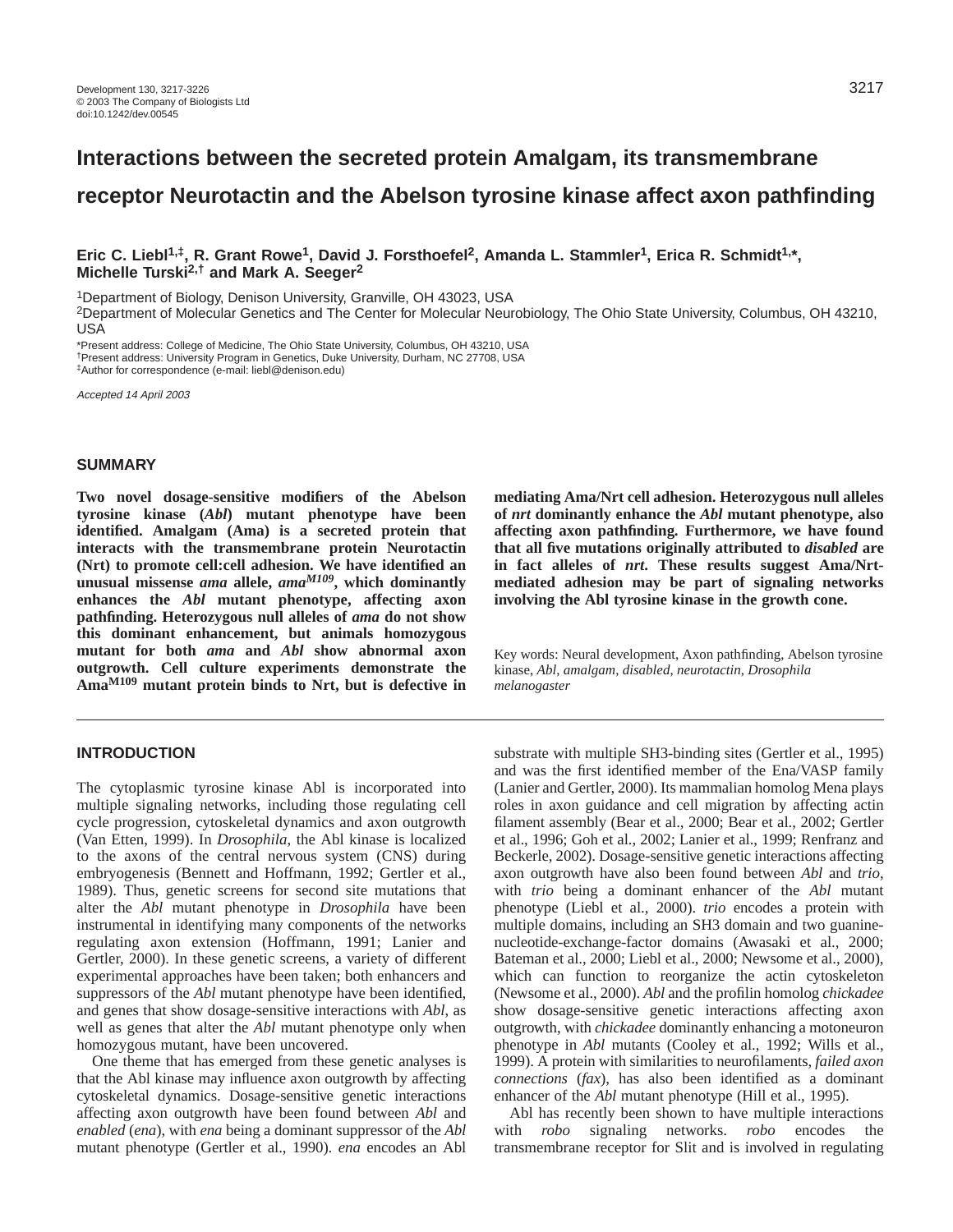axon midline crossing (Kidd et al., 1999; Seeger et al., 1993). Bashaw et al. found that in a background sensitized by overexpression of Abl, *robo* serves as a dominant enhancer with heterozygous mutations strongly increasing inappropriate midline crossing in the CNS, leading to a model whereby Robo is negatively regulated by Abl phosphorylation (Bashaw et al., 2000). Others have also shown that Abl and Capt (a protein involved in actin cytoskeleton dynamics) may be involved in restricting midline crossing in response to Slit (Willis et al., 2002). Additionally, it has been shown that Abl may phosphorylate β-catenin, negatively regulating N-cadherin function in response to Slit-activated Robo (Rhee et al., 2002).

A dosage-sensitive genetic interaction that affects axon outgrowth between *Abl* and *disabled* (*dab*) has been reported, with *dab* dominantly enhancing the *Abl* mutant phenotype (Gertler et al., 1989). *dab*, which is the ortholog of murine *Dab1* (Howell et al., 1997) or *scrambler* (Ware et al., 1997), encodes a tyrosine phosphorylated adaptor protein containing a phosphotyrosine-binding (PTB) domain (Gertler et al., 1993; Howell et al., 1997). Work in the murine system has shown Dab1 plays a role in neuronal migration (Gallagher et al., 1998; Ware et al., 1997).

This report now expands and modifies the cast of characters included in axon extension networks involving Abl. We show that *amalgam* (*ama*) and *neurotactin* (*nrt*) interact genetically with *Abl*. *ama* encodes a secreted protein with three Igdomains (Fremion et al., 2000; Seeger et al., 1988), while *nrt* encodes a transmembrane protein with a catalytically inactive cholinesterase domain (Barthalay et al., 1990; de la Escalera et al., 1990; Hortsch et al., 1990) recently identified as the in vivo receptor for Amalgam (Fremion et al., 2000). We have identified an unusual missense allele of *ama* generated in genetic screens for strong dominant enhancers of the *Abl* mutant phenotype. In addition, our molecular characterization of chromosomes carrying dominant enhancers of the *Abl* mutant phenotype, originally identified as *dab* alleles, has shown that these chromosomes in fact are mutant for *nrt*. These mutations all show dosage-sensitive effects on axon pathfinding in the *Abl* mutant background. As the binding of Amalgam to Neurotactin promotes cell adhesion (Fremion et al., 2000), these genetic interactions define an additional role for the Abl tyrosine kinase in axon guidance.

#### **MATERIALS AND METHODS**

#### **Genetics**

All genetic crosses were carried out using standard cornmeal-yeast medium in humidified, 25°C incubators. The ama<sup>M109</sup> allele was recovered in genetic screens which mutagenized the *Abl1* chromosome with ethylmethane sulfonate (EMS) as previously described (Gertler et al., 1989; Hill et al., 1995). For all dosagesensitive genetic tests, stocks were balanced over the *TM6, B, Hu, e, Tb, ca* balancer chromosome. The percent of expected *Tb<sup>+</sup>* pupae recovered from each cross was calculated by dividing the total number of *Tb<sup>+</sup>* pupae by one half the total number of *Tb* pupae. The percent of expected *Hu<sup>+</sup>* adults recovered from each cross was calculated in the same way. All data reported represent a minimum of 400 progeny counted from each cross.

# **Sequence analysis**

In all cases genomic DNA was isolated from pupae or animals

hemizygous for the gene of interest. All amplifications for sequence analysis were carried out using polymerase with proofreading activity (Advantage HF2, BD BioSciences/Clontech, Palo Alto, CA). The *ama* ORF was amplified as one 1.3 kb piece. The *nrt* ORF was amplified as four overlapping fragments, each ~800 bp. The *dab* ORF was amplified as eleven fragments, each ~850 bp. Not all of these fragments overlapped, as not all of the two large introns (intron 1 and intron 4) of *dab* were sequenced. Sequences of primers used are available on request. All fragments showing a deviation from wild type were independently re-amplified and re-sequenced.

#### **RNAi and immunostaining**

dsRNA was generated and injected into embryos as described (Kennerdell and Carthew, 1998), with the exception that embryos were injected dorsally. Primer sequences used to generate templates for in vitro transcription of *Abl*, *nrt* and *ama* are available upon request. After injection, embryos were raised at 18°C, and harvested at stage 14-15 for mAb BP102 immunohistochemistry (Patel et al., 1987). mAbs BP102 and BP106 were obtained from the Developmental Studies Hybridoma Bank (University of Iowa, Iowa City, IA). Anti-β-galactosidase mAb (Promega, Madison WI) was used to detect *lacZ* expression from enhancer-trap-containing balancer chromosomes to distinguish the genotypes of the embryos.

#### **S2 cell assays**

All *ama* and *nrt* alleles were cloned into the pMET vector (Bunch et al., 1988), under the control of the metallothionine promoter. Stable S2 cell populations were derived by co-transfecting with pPC4 (Elkins et al., 1990) and selecting for  $\alpha$ -amanitin resistance. Fragments containing the mutations associated with *amaM109*, *nrtM100* and *nrtM221* were introduced into pMET-Ama, pMET-Ama-TM (Fremion et al., 2000) and pMET-Nrt constructs using available restriction enzyme sites and confirmed by DNA sequencing. For aggregation assays, conditioned media was generated by inducing expression of pMET-Ama, pMET-AmaM109 or naïve S2 cells with 0.7 mM CuSO4 overnight. Ama-expressing cells were then removed by centrifugation. The conditioned media was added to naïve S2 cells or cells transfected with different pMET-Nrt constructs. The addition of conditioned media containing 0.7 mM CuSO4 initiated expression of pMET-Nrt. Aggregation assays were conducted in six-well microtiter plates on a rotary shaker at 80 rpm with  $\sim 5 \times 10^6$  cells per ml. Particles (cells and aggregates) were counted on a hemacytometer at *t*=0, 4 and 8 hours. Cells transfected with pMET-Ama-TM and pMET-AmaM109-TM were induced directly with 0.7 mM CuSO<sub>4</sub> at the beginning of the aggregation assay. Accumulation of these membrane-anchored forms of Ama was detected with mAb BP104, which recognizes an epitope in the cytoplasmic domain of Nrg (Hortsch et al., 1995).

For cell pull-down assays, expression of Nrt was induced with overnight exposure to 0.7 mM CuSO4. Nrt-expressing cells (5×10<sup>6</sup> per ml) were recovered by low-speed centrifugation and resuspended in Ama-conditioned media (see above). Cells were allowed to aggregate for 60 minutes and then recovered by centrifugation. Cell pellets were washed once with Schneiders media, re-pelleted and re-suspended in Laemmli lysis buffer. Equivalent numbers of cells were used in all assays. Equal volumes of cell lysates were loaded for immunoblot analysis. Nrt was detected with mAb BP106 (Hortsch et al., 1990). Ama was detected with rabbit anti-Ama antisera (Seeger et al., 1988).

### **RESULTS**

# **An allele of amalgam was isolated as a novel dominant enhancer of the Abl mutant phenotype**

Similar to the genetic screens that yielded alleles of *fax* and *trio*, third chromosomes carrying the *Abl<sup>1</sup>* allele were mutagenized with EMS, and dominant mutations that shifted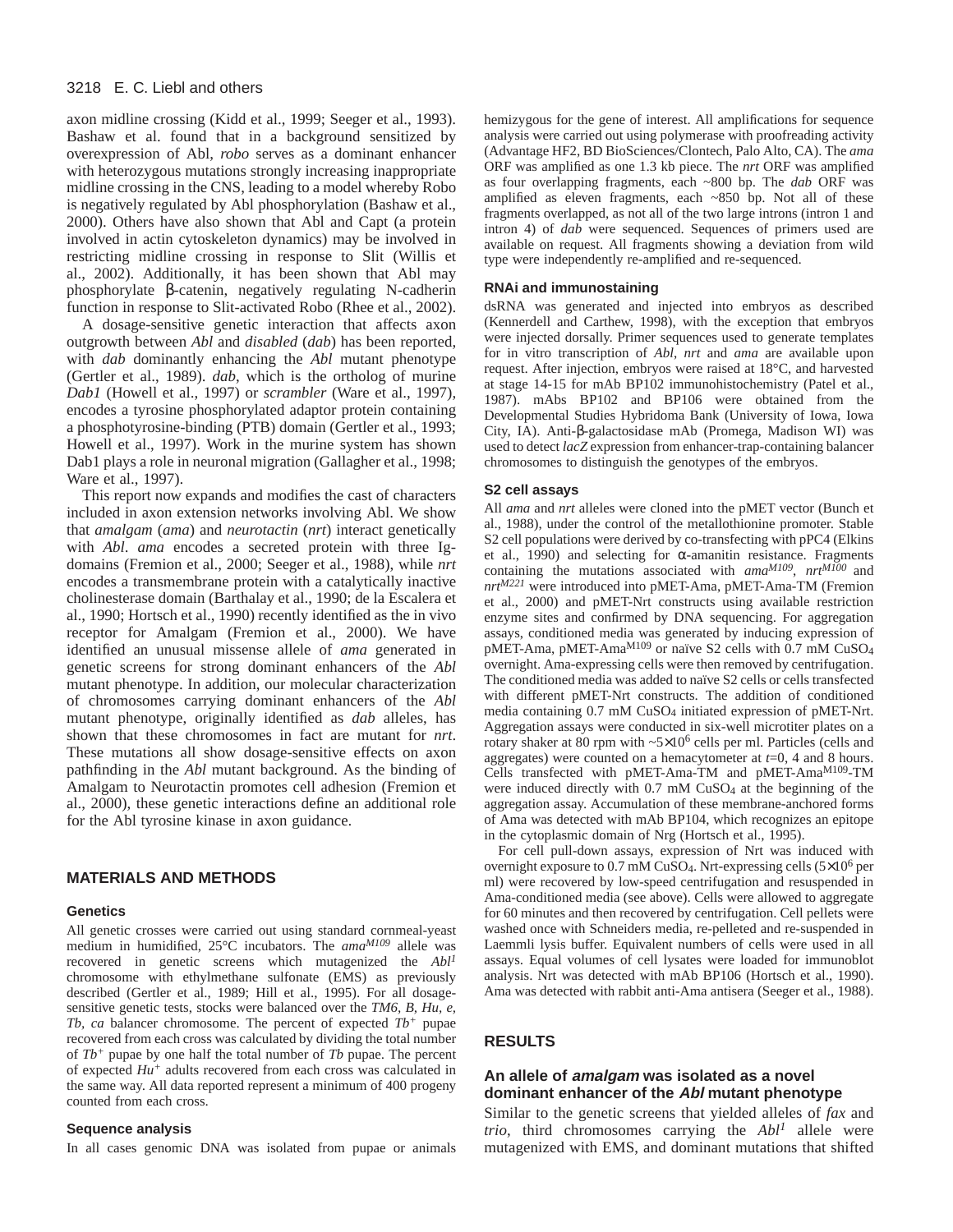**Table 1. Dosage-sensitive modification of the** *Abl* **mutant phenotype by** *ama* **mutations**

| Genotype                                                              |   | Dose of Abl Dose of ama | Pupae* | Adults*  |
|-----------------------------------------------------------------------|---|-------------------------|--------|----------|
| Abl <sup>1</sup> /Abl <sup>4</sup>                                    | O |                         | 96     | 56       |
| Abl <sup>1</sup> , ama <sup>M109</sup> /Abl <sup>4</sup>              |   |                         |        | $\Omega$ |
| $P[Abl^+]$ ; Abl <sup>1</sup> , ama <sup>M109</sup> /Abl <sup>4</sup> |   |                         | 103    | 116      |
| Abl <sup>1</sup> , Df(3R)ama/Abl <sup>4</sup>                         |   |                         | 92     | 22       |
| $Abl1$ , ama <sup>R1</sup> /Abl <sup>4</sup>                          |   |                         | 104    | 67       |

\*The percent of the expected progeny class of both pupae and viable adults of the indicated genotype is shown. A minimum of 400 animals was counted in each cross.

the lethality associated with the *Abl* mutant phenotype to prepupal stages were recovered (Gertler et al., 1989; Hill et al., 1995). A mutation, originally designated as *M109*, was isolated. Meiotic mapping of *M109* placed this mutation between *st* and *th*, at ~47cM. Complementation analysis across this region showed that *M109* failed to complement *Df*(*3R*)*MAP11*, a well characterized deficiency that removes *zen*, *bcd*, *ama* and *Dfd* (Diederich et al., 1989). *Abl1*, *M109/Df*(*3R*)*MAP11* embryos developed normal cuticles (data not shown), making it unlikely that *M109* was an allele of *zen* or *Dfd*. Based upon the genetic interaction between *Abl* and *M109*, and the similar spatial and temporal expression patterns of *Abl* and *ama* (Bennett and Hoffmann, 1992; Seeger et al., 1988), we hypothesized that *M109* may be an *ama* allele. We tested this directly by amplifying the *ama* open reading frame (ORF) from *Abl1*, *M109/Df*(*3R*)*MAP11* 'escaper' animals, and comparing it to the *ama* ORF amplified from the parental *Abl<sup>1</sup>* chromosome. A single alteration was detected from the *Abl1*, *M109* chromosome; residue 46 was changed from cysteine to tyrosine (Fig. 2A). As a disulfide bond between C46 and C117 is believed to stabilize the first Ig domain of Ama (Seeger et al., 1988), the C46Y change probably results in a dramatically altered protein product. Having colocalized a missense mutation within a critical residue in the *ama* ORF with the *M109* mutation, we now refer to this mutant allele as *amaM109*.

*amaM109* was found to be a strong dominant enhancer of the *Abl* mutant phenotype. Unlike alleles of *fax* or *trio* that reduce the number of *Abl* mutant animals that survive to pupation (Hill et al., 1995; Liebl et al., 2000), *amaM109* completely eliminated this class of pupae (Table 1). However, similar to alleles of *fax* and *trio*, the dominant enhancement by *amaM109* of the *Abl* mutant phenotype was rescued by one wild-type allele of *Abl* (Table 1), showing the haploinsufficiency of *amaM109* to be dependent on *Abl* mutations. Consistent with the *amaM109* mutation identifying a gene product involved in axon guidance, the shift of the *Abl* mutant lethal phase corresponded to an increase in axon outgrowth defects. This was most easily quantified by staining embryos with mAb BP102 in order to visualize the axon scaffold, and counting segments with defective commissures. Segments with missing, fused or other obvious commissural pathfinding errors were scored as defective, as illustrated in Figs 1 and 3. In *Abl* mutant embryos (*Abl1/Abl4*) only 3% of the segments had defective commissures (*n*=240), and the CNS had an essentially wildtype appearance (Fig. 1A). However, in *amaM109/ama+, Abl* mutant embryos (*Abl1, amaM109/Abl4*), 31% of segments had commissure defects (*n*=311; Fig. 1B).



**Fig. 1.** CNS phenotypes of *Abl* and *ama* mutants. Embryos from stage 14/15 were stained with mAb BP102 and CNSs were dissected. Representative examples of the overall phenotype associated with each genotype are shown. (A)  $Abl<sup>1</sup>/Abl<sup>4</sup>$ , (B)  $Abl<sup>1</sup>$ , ama<sup>M109</sup>/ $Abl<sup>4</sup>$ , (C) *Abl1, Df*(*3R*)*ama/Abl4*, (D) *Abl1, amaR1/Abl4*, (E) *Abl1, amaR1/Abl4, Df*(*3R*)*ama*, (F) *Abl1, amaM109/Abl4, Df*(*3R*)*ama*. Percentages below each panel indicate the percent of segments with commissure defects; *n*=total segments scored. Arrows in B,E show typical examples of segments scored as having defective commissures.

# **A null allele of ama did not enhance the Abl mutant phenotype**

To date, the only *ama* allele recovered as a dominant enhancer of the *Abl* mutant phenotype is *amaM109*. To test whether a null allele of *ama* could function as a dominant enhancer of the *Abl* mutant phenotype, we generated a recombinant *Abl1, Df*(*3R*)*ama* chromosome. *Df*(*3R*)*ama* is a small deletion that removes *zen*, *bcd* and *ama* (Fremion et al., 2000). Neither survival to pupation, nor the percentage of segments with commissure defects was dramatically altered between *Abl* mutant animals and *Abl* mutant animals heterozygous null for *ama*. Animals of the genotype *Abl1/Abl4* gave 96% of the expected pupae (Table 1), and 3% of the segments in such embryos showed commissure defects ( $n=240$ ; Fig. 1A). Animals of the genotype *Abl1, Df*(*3R*)*ama/Abl4* produced 92% of the expected pupae (Table 1), and 2% of the segments in such embryos showed commissure defects (*n*=222; Fig. 1C). We therefore concluded that a null allele of *ama* was not a dominant enhancer of the *Abl* mutant phenotype.

Null point-alleles of *ama* have never been described. In order to generate such alleles, we capitalized on our observation that a null allele of *ama* was not a dominant enhancer of the *Abl* mutant phenotype, and re-mutagenized the *Abl1, amaM109* chromosome with EMS, screening for revertants of the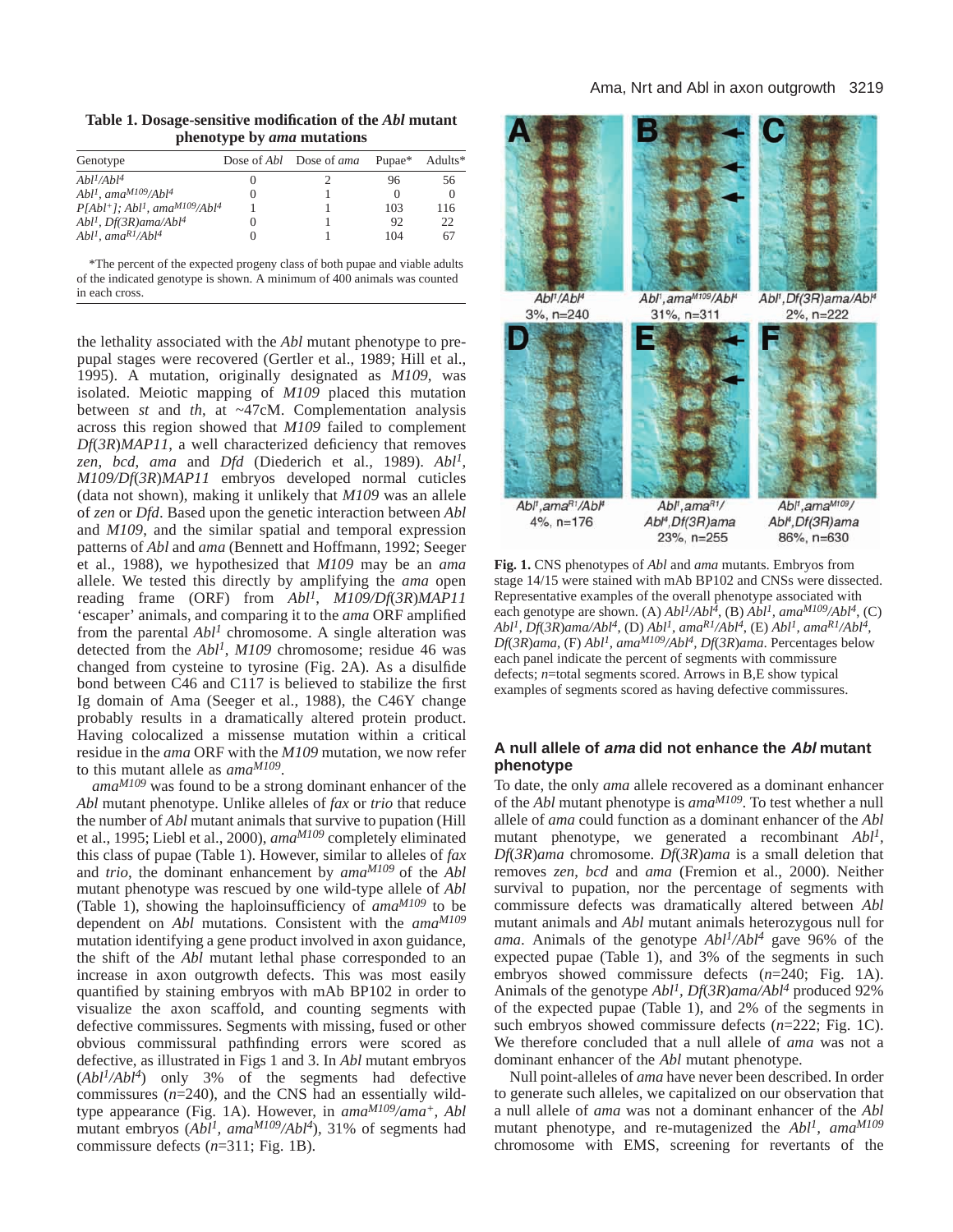dominant enhancement by *amaM109* of the *Abl* mutant phenotype. Ten EMS-induced intragenic revertants of *amaM109*, all carrying the C46Y *M109* mutation in addition to new alterations, have been recovered in this screen. Interestingly, nine of these revertants carry single missense mutations. We are currently characterizing the proteins encoded by these altered *ama* genes. However, one allele of *ama*, an R103C missense allele combined with a 29 bp deletion beginning in the P114 codon, was also generated. This is a null allele, as it can code for only the first 113 residues of Ama (with C46Y and R103C) followed by 54 novel residues due to the frameshift of the 29 bp deletion. We have named this revertant allele *amaR1* (Fig. 2A).

We have found that 4% of the segments of embryos of the genotype *Abl1, amaR1/Abl4* have defective commissures



(*n*=176; Fig. 1D), and all of these embryos survive to pupation (Table 1). In both cases, these data were very similar to the characteristics of the *Abl1, Df*(*3R*)*ama* chromosome (2% defective segments, 92% survival to pupation) and very different from the parental *Abl1, amaM109* chromosome (31% defective segments, 0% survival to pupation). We have observed better survival to adulthood of *Abl1, amaR1/Abl4* animals as compared to *Abl1, Df*(*3R*)*ama/Abl4* animals (Table 1), but as the *Abl1, Df*(*3R*)*ama* chromosome was generated by recombination and the *Df*(*3R*)*ama* deficiency is a multigenic deletion, this discrepancy may be attributable to differences in genetic backgrounds, and we have not investigated this observation further. The recovery of a null allele of *ama* in a screen for revertants of the dominant enhancement by *amaM109* of the *Abl* mutant phenotype confirms our identification of the

*amaM109* allele as the causative mutation responsible for the dominant enhancement of the *Abl* mutant phenotype.

# **Biochemical and genetic characterization of the amaM109 allele**

Fremion et al. (Fremion et al., 2000) have demonstrated that Ama binding to Nrt mediates cell:cell adhesion. These authors have also shown that Ama proteins can selfassociate, suggesting a model whereby the binding of Ama to cell-surface Nrt, as well as Ama:Ama homophilic binding somehow cooperate to promote cell:cell adhesion. Similar to Fremion et al., we have employed two assays to examine the biochemical behavior of Ama proteins. First, using S2 cells engineered to express wild-type Nrt (see Materials and Methods), we have tested whether media

Fig. 2. Biochemical characterization of Ama<sup>+</sup> and Ama<sup>M109</sup>. (A) The organization of Ama with its signal sequence and three Ig domains (loops). The N terminus is towards the left. The *amaM109* and the *amaR1* mutations are also indicated. (B) Representative photomicrographs showing our S2 cell adhesion assay at *t*=8 hours. In the top three panels, all cells were engineered to express wild-type Nrt and were exposed to either control (left), Ama<sup>+</sup>-containing (center) or Ama $^{\tilde{M}109}$ -containing (right) conditioned media. In the bottom two panels, cells were engineered to express membrane-anchored forms of Ama. (C) Quantification of our S2 cell adhesion assays. Bars represent the percent of total particles at *t*=0 hours counted at *t*=8 hours. Values represent the average of two independent experiments; error bars show the standard error of the mean. (D) Anti-Ama immunoblots. The arrow indicates the mobility of full-length Ama. Lanes 1, 2: equal amounts of Ama<sup>+</sup>-conditioned media or of AmaM109-conditioned media were resolved. These lanes show that comparable amounts of Ama were present in both types of conditioned media. Lanes 3-6: immunoblots of S2 cell lysates from cell pull-down assays. Equivalent amounts of cell lysates were loaded in each lane. Lane 3: naïve S2 cells exposed to Ama+-conditioned media. Lane 4: Nrt-expressing S2 cells exposed to Ama+-conditioned media. Lane 5: naïve S2 cells exposed to AmaM109-conditioned media. Lane 6: Nrt-expressing S<sub>2</sub> cells exposed to Ama<sup>M109</sup>-conditioned media. These lanes show that  $\text{A}$ ma<sup>+</sup> and  $\text{A}$ ma<sup>M109</sup> bound specifically to S2 cells expressing Nrt. (E) Anti-Nrg immunoblots. Equivalent amounts of cell lysates were loaded in each lane. The arrow indicates the mobility of the Ama-Nrg fusion protein. Lane 1: S2 cells expressing Ama+-TM. Lane 2: S2 cells expressing AmaM109- TM. These lanes show equivalent amounts of these chimeric proteins were expressed.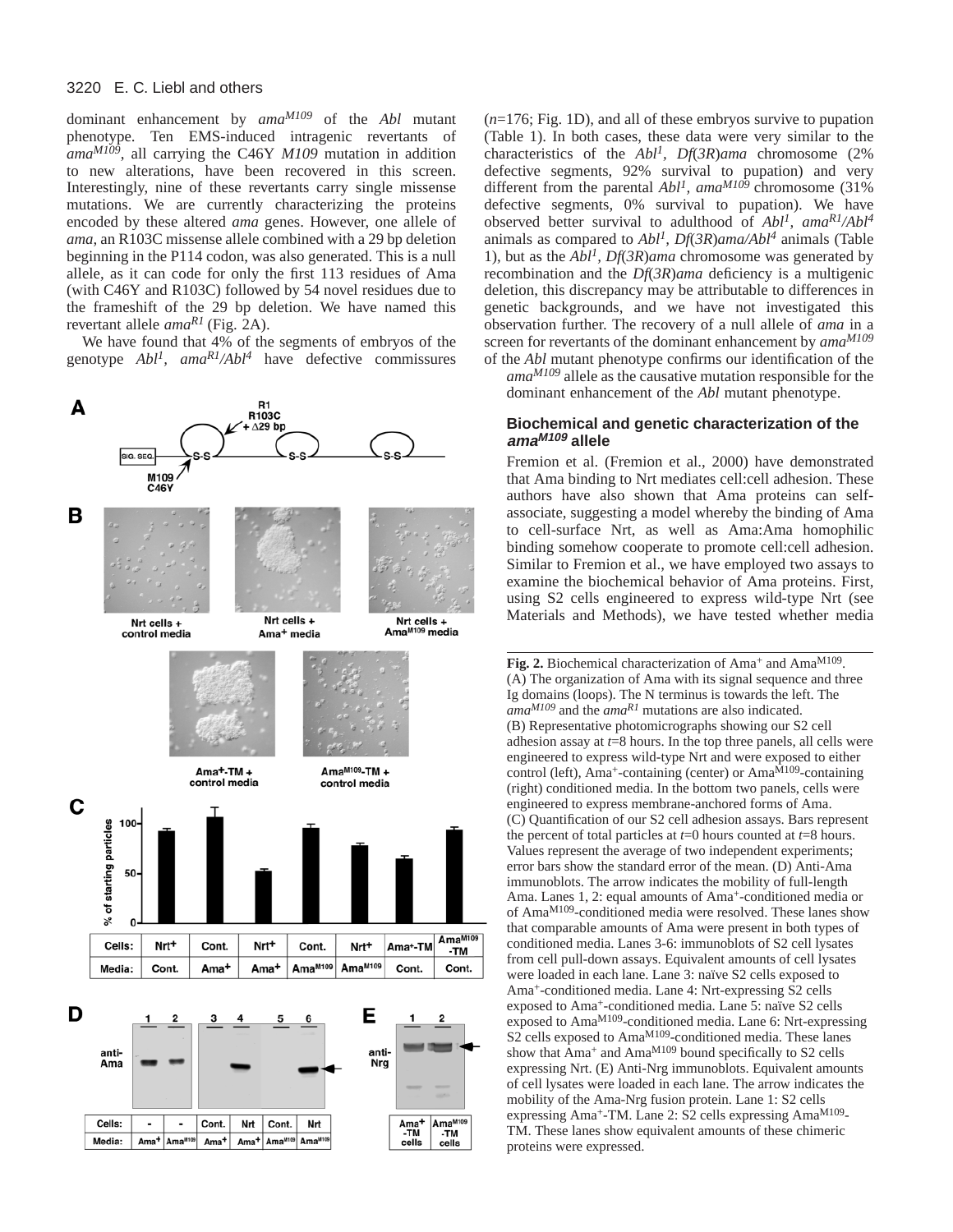containing secreted Ama can mediate cell:cell adhesion. Cell adhesion was quantified in these assays by counting total particles over time, with particles defined as single cells and cell aggregates regardless of size. A reduction in particle number indicated cell:cell adhesion, as free cells aggregated into clusters. As part of this assay, we also indirectly monitored Ama:Nrt binding by isolating cells exposed to Ama-containing media, and testing for the specific binding of Ama to Nrtexpressing cells in a cell pull-down assay. For our second assay, we generated Ama proteins fused to the transmembrane and cytoplasmic domains of Neuroglian, thus creating a membrane-anchored Ama (Fremion et al., 2000). By inducing the expression of these chimeric proteins, we tested whether Ama:Ama interaction occurred by monitoring cell aggregation. Both Ama<sup>+</sup> and Ama<sup>M109</sup> were tested in these assays.

While naïve S2 cells did not express Ama, after transfection with the appropriate expression plasmid both Ama<sup>+</sup> and AmaM109 were produced as stable, secreted proteins at comparable levels (Fig. 2D, lanes 1, 2). Naïve S2 cells did not express Nrt (Fig. 4C, lane 1). Therefore, neither Nrt-expressing S2 cells exposed to naïve supernatant, nor naïve S2 cells exposed to Ama<sup>+</sup> or Ama<sup>M109</sup>-containing supernatant showed aggregation (Fig. 2C), and naïve S2 cells did not bind Ama (Fig. 2D, lanes 3, 5). Ama<sup>+</sup> did bind to Nrt-expressing S2 cells (Fig. 2D, lane 4), and supported their aggregation, with large aggregates of cells forming (Fig. 2B); total particle number was reduced by 48% over the 8 hour assay (Fig. 2C). Ama<sup>M109</sup> also bound Nrt-expressing S2 cells (Fig. 2D, lane 6), but the aggregation it induced was clearly different from that seen with Ama<sup>+</sup> with the aggregates that formed being small (Fig. 2B). In this case, total particle number was reduced by only 23% over the 8 hour assay (Fig. 2C). In addition, Ama<sup>M109</sup>-induced aggregates were less stable, disappearing after 24 hours, while Ama+-induced aggregates persisted beyond 24 hours (data not shown).

Fig. 2 also shows our tests of the ability of Ama<sup>+</sup> and AmaM109 to self-aggregate when expressed as transmembrane chimeras. Both were expressed at comparable levels (Fig. 2E, lanes 1, 2). Consistent with its ability to support Nrt-mediated cell adhesion as a secreted protein, Ama+-TM demonstrated homophilic association (Fig. 2B), with total particle number reduced by 34% over the 8 hour assay (Fig. 2C). However, Ama<sup>M109</sup>-TM did not induce cell aggregation in this assay (Fig. 2B,C). Taken together, these results suggest that the first Igdomain of Ama, which is stabilized by the disulfide bond between C46 and C117, is crucial for Ama:Ama interaction, but not for Ama:Nrt interaction. These results also support a model in which Ama:Ama interaction is important for normal Ama:Nrt-mediated cell adhesion (Fremion et al., 2000).

Given the ability of  $Ama^{M109}$  to bind Nrt but mediate only limited cell:cell adhesion, and our observations that the *amaM109* allele behaved as a dominant enhancer of the *Abl* mutant phenotype, while null alleles of *ama* did not, we wished to explore the genetic properties of the *amaM109* mutation. The dominant activity of Ama<sup>M109</sup> could be the result of dominantnegative effects. In this model, AmaM109 binding to Nrt exerts its influence by the exclusion of Ama<sup>+</sup> binding, precluding normal Ama+-mediated cell:cell adhesion. Alternatively, the AmaM109 protein could have a more complex biochemical activity, actively producing phenotypic effects by occupying Nrt receptors. Using our *ama<sup>R1</sup>* allele, we hypothesized that if *amaM109* behaved strictly as a dominant-negative, the *amaR1*/*Df*(*3R*)*ama* and the *amaM109*/*Df*(*3R*)*ama* phenotypes would be similar. We found, however, a dramatic difference between the *amaR1/Df*(*3R*)*ama* and the *amaM109/Df*(*3R*)*ama* phenotypes in an *Abl* mutant background. Animals of the genotype *Abl1, amaR1/Abl4, Df*(*3R*)*ama* were found to have 23% of segments with defective commissures (*n*=255; Fig. 1E), while animals of the genotype *Abl1, amaM109/Abl4, Df*(*3R*)*ama* had 86% of segments with defective commissures  $(n=630;$  Fig. 1F). We therefore concluded that Ama<sup>M109</sup> exerts phenotypic effects even in the absence of Ama+.

# **Elimination of Nrt strongly enhances the Abl mutant phenotype**

Ama is a secreted protein, while Abl is a cytoplasmic tyrosine kinase. The transmembrane protein Nrt has been shown to be an in vivo receptor for Ama (Fremion et al., 2000). Given the strong genetic interaction between *amaM109* and *Abl*, and the unusual genetic character of *ama<sup>M109</sup>*, we were curious to test for genetic interactions between *nrt* and *Abl*. Although mutant alleles of *nrt* exist (Speicher et al., 1998), *nrt* lies just proximal to *Abl* on chromosome three, precluding the simple generation of an *Abl*-mutant, *nrt*-mutant chromosome by recombination. We therefore elected to use RNAi to generate Abl-null, Nrtnull embryos.

Embryos were injected with double-stranded RNA, fixed and mAb BP102 was used to visualize axon tracts in the CNS. As shown in Table 2 and Fig. 3, elimination of Abl, Ama or Nrt singly did not have a strong effect on the number of segments with commissure defects. Although in buffer-injected control embryos, 3% of their segments displayed commissure defects (*n*=833; Table 2), Abl-null embryos generated with RNAi showed commissure defects in 6% of their segments (*n*=645; Table 2; Fig. 3A). Ama-null embryos were found to have 3% of their segments with commissure defects (*n*=159; Table 2). In accordance with previous data (Speicher et al., 1998), Nrt-null embryos had mild CNS defects, with 8% of their segments having commissure defects (*n*=383; Table 2; Fig. 3B). Eliminating Abl and Ama together had a synergistic effect, with 32% of segments showing commissure defects (*n*=350; Table 2). Eliminating Abl and Nrt together had an even more dramatic effect, with 85% of segments showing commissure defects (*n*=443; Table 2; Fig. 3C). There was also a qualitative difference in the defects found, with the disruptions of the axon scaffold resulting from the elimination of Abl and Nrt being much more severe than with any other combination. Only in this background were breaks in

**Table 2. Phenotypic effects of RNAi for** *Abl***,** *ama* **and** *nrt*

| Double-stranded RNA injected | $%$ defects* | n†  |
|------------------------------|--------------|-----|
| Buffer control               | 3            | 833 |
| Abl                          | h            | 645 |
| ama                          |              | 159 |
| nrt                          | 8            | 383 |
| $Abl + ama$                  | 32           | 350 |
| $Abl + nrt$                  | 85           | 443 |

\*The percent of the total segments that were judged to have defective commissures is shown. Commissures were defined as defective if more than 75% of commissural axons were absent, or clear pathfinding errors were present.

†Total number of segments scored.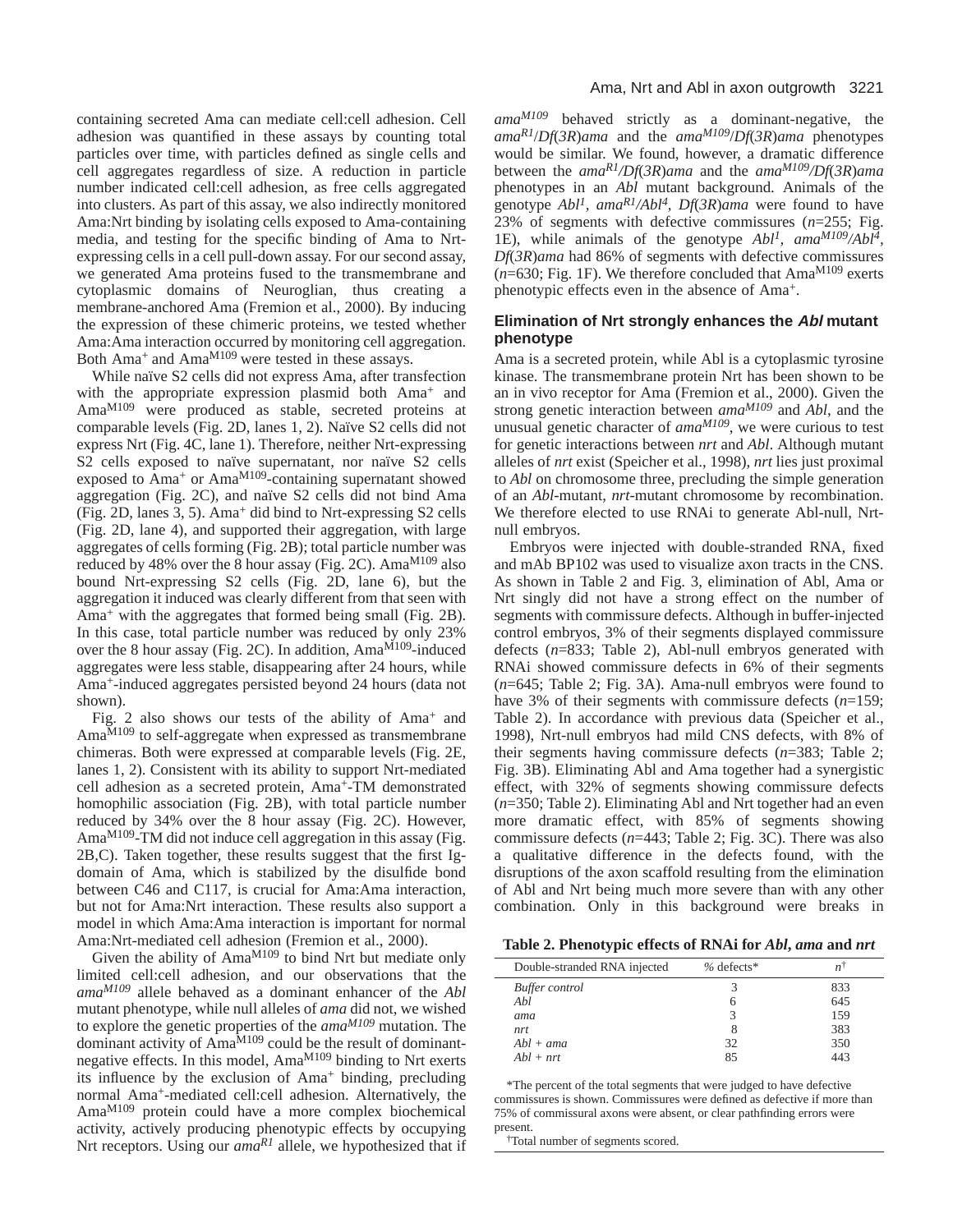

**Fig. 3.** CNS phenotypes of *Abl* and *nrt* mutants. Mutants were either generated by RNAi (A-C) or by zygotic genotypes (D-F). Embryos from stage 14/15 were stained with mAb BP102, and CNSs were dissected. Representative examples of the overall phenotype associated with each genotype are shown. (A) *Abl* null, (B) *nrt* null, (C) *Abl* and *nrt* null, (D)  $Abl^1$ ,  $nrt^{M54}/Abl^4$ , (E)  $Abl^1$ ,  $nrt^{M100}/Abl^4$ , (F) *Df*(*3L*)*st-j7, nrtM2/Abl1, nrtM54*. Percentages below each panel indicate the percent of segments with commissure defects; *n*=total segments scored. Arrows in D,E show typical examples of segments scored as having defective commissures.

longitudinal axon tracts between anterior and posterior commissures observed. In addition, many more disrupted segments were totally commissureless (Fig. 3C).

# **Identification of nrt as a dominant enhancer of the Abl mutant phenotype**

As our RNAi experiments had shown a clear and strong synergistic effect on axon pathfinding when both Abl and Nrt were eliminated, we hypothesized that *nrt* may function as a dominant enhancer of the *Abl* mutant phenotype, similar to *fax*, *trio* and *amaM109*. To test this hypothesis, we needed to generate an *Abl*-mutant, *nrt*-mutant chromosome. To achieve this, we initiated a genetic screen similar to that detailed by Speicher et al. (Speicher et al., 1998) in which the *Abl1* chromosome was mutagenized with EMS so that chromosomes that no longer produced Nrt, as judged by reactivity with the anti-Nrt mAb BP106 (Hortsch et al., 1990), would be identified. We also noted, however, that *nrt* lies only ~55kb proximal to *dab* in polytene band 73C. To test the idea that perhaps some mutations originally attributed to *dab* could, in fact, be *nrt* alleles, we also screened all existing *dab* mutant chromosomes [*Df*(*3L*)*st-j7, dabM2; Df*(*3L*)*st-j7, dabM29; Abl1, dabM54; Abl1, dabM100; Abl1, dabM221*] for their ability to produce Nrt, as judged by mAb BP106 reactivity in embryos. Before

undertaking this analysis, we confirmed previous reports (Gertler et al., 1989) that these chromosomes showed dominant enhancement of the *Abl* mutant phenotype, and that this dominant effect was dependent on *Abl* mutations (Table 3). In addition, we confirmed previous reports (Gertler et al., 1989) that this enhancement of the *Abl* mutant phenotype was accompanied by axon pathfinding defects in the CNS (Fig. 3D,E).

Staining with mAb BP106 showed that embryos homozygous for *Df*(*3L*)*st-j7, dabM2*, *Df*(*3L*)*st-j7, dabM29* or the *Abl1, dabM54* chromosome failed to produce Nrt, identical to *In*(*3L*)*std11* control chromosomes. *In*(*3L*)*std11* removes *Abl*, *dab* and *nrt* (Belote et al., 1990; de la Escalera et al., 1990). By contrast, the *Abl1, dabM100*, the *Abl1, dabM221*, and the *Abl1* and *Df*(*3L*)*st-j7* parental chromosomes produced Nrt (data not shown). As these preliminary results suggested that some chromosomes carrying dominant enhancers of the *Abl* mutant phenotype were Nrt-protein nulls, we abandoned our genetic screen and carried out careful molecular analyses of these chromosomes.

To explore the possibility further that some mutations attributed to *dab* could in fact be *nrt* alleles, we generated animals hemizygous for the *dab* and *nrt* alleles carried on these mutagenized chromosomes and sequenced both of these genes. For all five *dab* mutant chromosomes we recovered 'escaper' animals over *In*(*3L*)*std11* by supplying a single wild-type *Abl* transposon on the second chromosome. From the genomic DNA of these animals, we amplified and sequenced all exons and intron/exon boundaries of both *dab* and *nrt*.

For our sequence analysis of *dab*, we took the conceptual translation of the *dab* allele found under the Accession Number NM079395 (GenBank) as our wild-type benchmark. This would result in a Dab protein of 2224 residues. We found numerous polymorphisms in the *dab* alleles we sequenced compared with this wild-type benchmark. Some of these polymorphisms were common to all five alleles (N620T, V1061M, Y1241D, L1294Q, V1594A, D2089E). Some were specific to the individual parental chromosomes [*Abl1*: A1978V, A2175V; *Df*(*3L*)*st-j7*: S203A, Q543L, A557T, Q993K]. However, in no case did we find a unique mutation that would suggest a mutant *dab* allele had been generated on any of these chromosomes carrying dominant enhancers of the *Abl* mutant phenotype.

For our sequence analysis of *nrt*, we took the conceptual translation of the *nrt* allele reported by Hortsch et al. (Hortsch et al., 1990) as our wild-type benchmark (GenBank Accession

**Table 3. Dosage-sensitive modification of the** *Abl* **mutant phenotype by** *nrt* **mutations\***

| Genotype                                                             |                   | Dose of Abl Dose of nrt Pupae <sup>†</sup> |          | Adults <sup>†</sup> |
|----------------------------------------------------------------------|-------------------|--------------------------------------------|----------|---------------------|
| Abl <sup>1</sup> /Abl <sup>4</sup>                                   | $\left( \right)$  |                                            | 72       | 57                  |
| $Df(3L)st-i7/Abl4$                                                   | $\mathbf{0}$      |                                            | 110      | 66                  |
| $Abl1$ , $nrtMS4/Abl4$                                               | $\mathbf{\Omega}$ |                                            | $\theta$ |                     |
| $P[Abl^+]$ ; Abl <sup>1</sup> , nrt <sup>M54</sup> /Abl <sup>4</sup> |                   |                                            | 92       | 88                  |
| $Abl1$ , $nrtM100/Abl4$                                              | $\theta$          |                                            | $\Omega$ |                     |
| $Df(3L)st$ -j7, $nrt^{M2}/Abl^4$                                     | $\mathbf{\Omega}$ |                                            | 15       |                     |
| $Df(3L)st$ -j7, $nrt^{M29}/Abl^4$                                    |                   |                                            | 40       | 16                  |

\*As described in the Results, mutations previously attributed to *dab* are in fact *nrt* alleles.

†The percent of the expected progeny class of both pupae and viable adults of the indicated genotype is shown. A minimum of 400 animals was counted in each cross.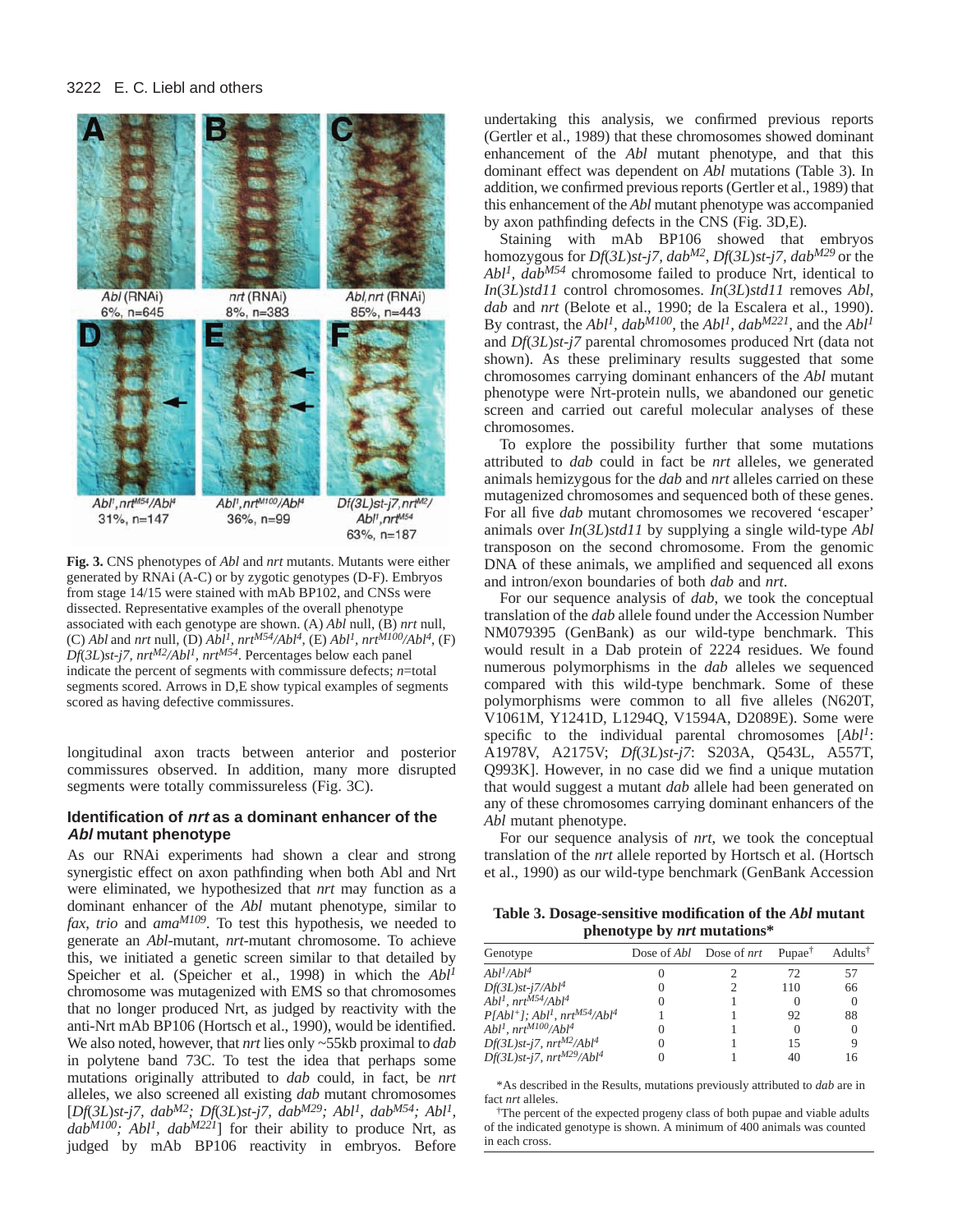Number, X54999). The *nrt* allele on both the parental *Abl1* and the parental *Df*(*3L*)*st-j7* chromosome was found to be wild type. From the three chromosomes that failed to produce mAb BP106 reactivity [Df(3L)st-j7, dab<sup>M2</sup>; Df(3L)st-j7, dab<sup>M29</sup>; *Abl1, dabM54*] we found three independent null alleles of *nrt* (Fig. 4A). The *Df*(*3L*)*st-j7, dabM2* chromosome had a nonsense mutation, with the codon for L464 (TTG) being changed to an



Fig. 4. Biochemical characterization of Nrt<sup>M100</sup> and Nrt<sup>M221</sup>. (A) The Nrt protein is represented. The N terminus is towards the left. The location of mutations *nrtM29*, *nrtM221*, *nrtM54*, *nrtM2* and *nrtM100* are also shown.  $nrt^{M54}$  is an 11 bp deletion that results in a frameshift (fs). (B) Graphical representation of the quantification of our S2 cell adhesion assay. Bars represent the percent of total particles at  $t=0$ hours counted at *t*=8 hours. Values represent the average of two independent experiments; error bars show the standard error of the mean. (C) Immunoblots of S2 cell lysates from cell pull-down assays. (Top) Anti-Nrt immunoblots. Equivalent amounts of cell lysates were loaded in each lane. The arrow shows the migration of full-length Nrt. Lane 1: naïve S2 cells. Lane 2: S2 cells engineered to express Nrt<sup>+</sup>. Lane 3: S2 cells engineered to express Nrt<sup>M100</sup>. Lane 4:  $S<sup>2</sup>$  cells engineered to express Nrt<sup>M221</sup>. Naïve  $S<sup>2</sup>$  cells did not express Nrt, and all Nrt proteins were expressed from the pMET plasmid at comparable levels. (Bottom) Anti-Ama immunoblots. Equivalent amounts of cell lysates were loaded in each lane. The arrow shows the migration of full-length Ama. Lane 1: naïve S2 cells. Lane 2: Nrt+-expressing S2 cells. Lane 3: Nrt<sup>M100</sup>-expressing S2 cells. Lane 4: Nrt<sup>M221</sup>-expressing S2 cells. Only S2 cells expressing wild-type Nrt bound Ama.

amber stop (TAG). The *Df*(*3L*)*st-j7, dabM29* chromosome also had a nonsense mutation, with the codon for Q267 (CAA) being changed to an ochre stop (TAA). The *Abl1, dabM54* chromosome was found to have an 11 bp deletion beginning in the codon for I405. The resulting frameshift would lead to the translation of two unique residues before a stop codon is reached. These mutations are all consistent with the mutagens used to generate the dominant enhancer mutations on these chromosomes, with the *M2* and *M29* alleles having been generated with EMS and the *M54* allele having been generated with X-rays (F. M. Hoffmann, personal communication).

As our molecular analysis of *dab* on the chromosomes that produced mAb BP106-reactivity (*Abl1, dabM100; Abl1, dabM221*) had failed to identify any telltale mutations, we also characterized the *nrt* alleles on these chromosomes. Interestingly, we found two independent missense mutations in *nrt* (Fig. 4A). The *Abl1, dabM100* chromosome carried a V542D missense mutation, and the *Abl1, dabM221* chromosome carried a G368E missense mutation. Both of these mutations map to the extracellular domain of Nrt, and both residues are conserved in the *A. gambiae* and *D. pseudoobscura* Nrt orthologs (data not shown). These mutations were consistent with the action of EMS that was used to generate the *M100* and *M221* mutations (F. M. Hoffmann, personal communication).

To explore these missense mutations further in *nrt*, we tested them in our S2 cell adhesion system. S2 cells expressing Nrt<sup>+</sup>, Nrt<sup>M100</sup> (V542D) or Nrt<sup>M221</sup> (G368E) were exposed to wild-type Ama. As shown in Fig. 4C (lanes 2-4), all three Nrt proteins were expressed at comparable levels. However, although Nrt<sup>+</sup> expression mediated Ama<sup>+</sup> binding and cell aggregation (Fig. 4B,C, lane 2), NrtM100 and NrtM221 behaved similar to naïve S2 cells exposed to Ama<sup>+</sup>-containing supernatant. Neither mutant Nrt protein mediated Ama<sup>+</sup> binding (Fig. 4C, lanes 3, 4) and neither mutant Nrt protein mediated Ama-dependent cell:cell adhesion (Fig. 4B).

As different *nrt* null alleles had been created in different *Abl* mutant backgrounds, we were able to test the CNS phenotype of homozygous *Abl* mutant, *nrt* mutant embryos. As shown in Fig. 3F, embryos of the genotype *Df*(*3L*)*st-j7, nrtM2/Abl1,*  $nrt^{M54}$  showed disruption of the axon architecture, with 63% of segments showing clear commissure defects (*n*=187). This phenotype is consistent with, but somewhat less severe than the phenotype generated by RNAi elimination of Abl and Nrt (Fig. 3C).

Taken together, our molecular characterization of both *dab* and *nrt* from these chromosomes carrying dominant enhancers of the *Abl* mutant phenotype strongly suggested the causative mutations in all cases were in *nrt* and not *dab*. No mutations in *dab* were found, while three independent null alleles of *nrt* and two independent missense alleles that eliminate Nrt function were identified. In light of these molecular data, we propose that these dominant enhancers of the *Abl* mutant phenotype, previously identified as *dabM2*, *dabM29*, *dabM54*,  $d$ *dab<sup>M100</sup>* and *dab<sup>M221</sup>* be renamed *nrt*<sup>M2</sup>, *nrt*<sup>M29</sup>, *nrt*<sup>M54</sup>, *nrt*<sup>M100</sup> and *nrtM221*.

# **DISCUSSION**

Genetic screens for second-site modifiers are useful tools for identifying components of signaling networks (Hoffmann,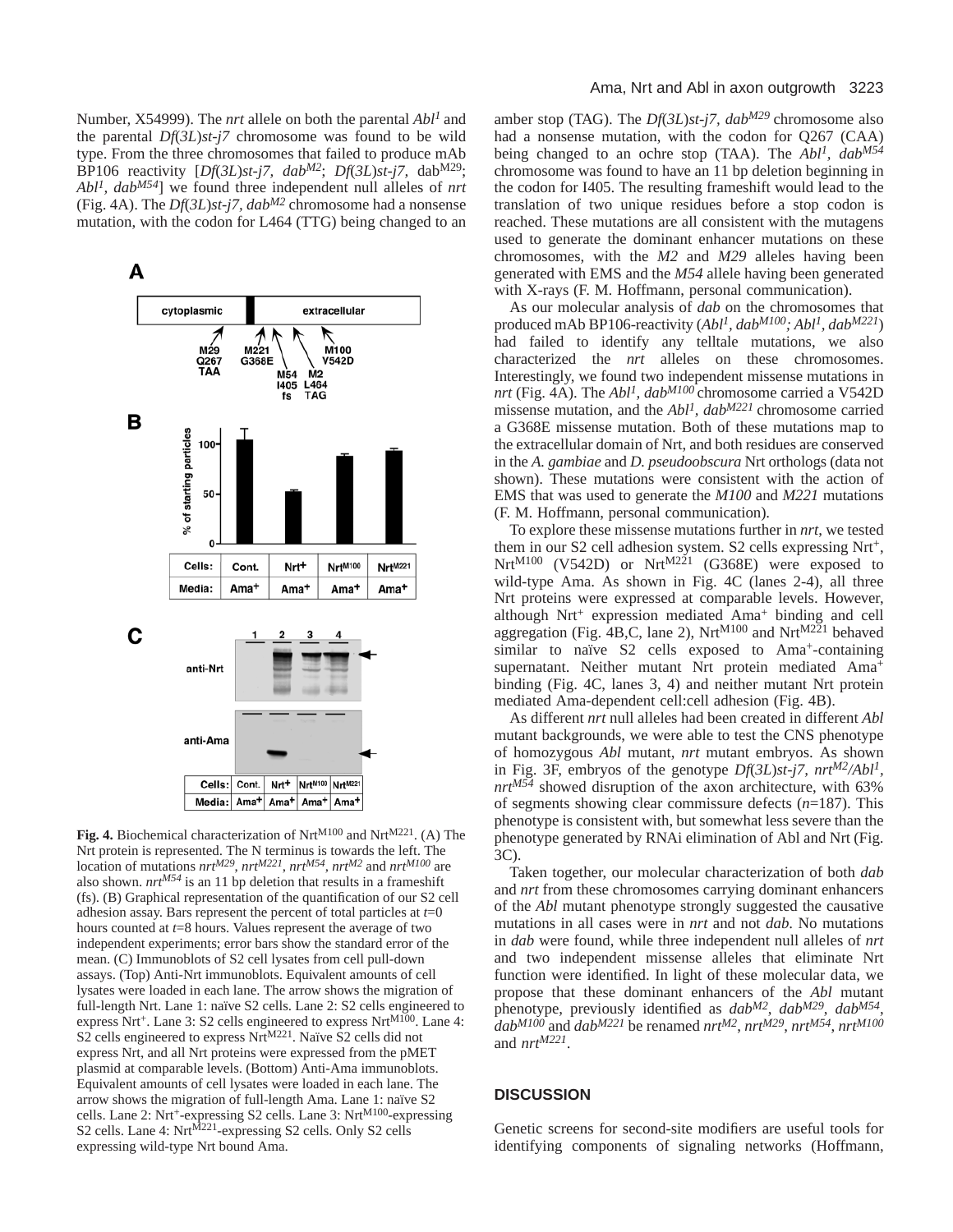1991; Thomas, 1993). Over the past decade, work in *Drosophila* has identified multiple modifiers of the *Abl* mutant phenotype. With the exception of the transcription factor *prospero* (Gertler et al., 1993), all of the dominant modifiers identified have been cytoplasmic and co-expressed with Abl in axons. The biochemical characterization of some of the proteins encoded by these dominant enhancers has lead to an emerging model whereby the Abl tyrosine kinase supplies multiple inputs into actin cytoskeleton dynamics in the growth cone (Lanier and Gertler, 2000).

In this study we report two novel dominant enhancers of the *Abl* mutant phenotype: *ama* and *nrt*. The dosage-sensitive genetic interactions between these genes and *Abl* provide unique information regarding Abl signaling networks. We have identified five independent *nrt* alleles that remove Nrt function. Three are null alleles (*nrtM2*, *nrtM29*, *nrtM54*), while two (*nrtM100* and *nrtM221*) are missense alleles that behave as protein nulls (Fig. 4B,C). Thus, simply reducing wild-type Nrt activity in an *Abl*-null background impairs viability (Table 3), suggesting Abl and Nrt lie within one or more common signaling networks. The fact that these genetic combinations have clear effects on axon pathfinding (Fig. 3D,E), strongly suggests that at least one of these common signaling networks has its in vivo output in the growth cone. This is confirmed by the severe axon guidance phenotype produced by disruption of Abl and Nrt function through RNAi or homozygous zygotic mutation (Fig. 3C,F). Disruption of Abl and Nrt by zygotic mutation resulted in strong, but less severe CNS phenotypes than RNAi, probably as a result of elimination of maternally loaded Abl mRNA (Bennett and Hoffmann, 1992).

It had been shown previously that Ama and Nrt functionally interact to mediate cell:cell adhesion (Fremion et al., 2000). Heterozygous null alleles of *ama* have no detectable dominant effects on axon pathfinding in an *Abl*-mutant background (Fig. 1C,D), presumably because the biochemical activity of secreted Ama is not directly associated with the cytoplasmic tyrosine kinase activity of Abl. However, disruption of Abl and Ama by homozygous zygotic mutation (Fig. 1F) or by RNAi techniques (Table 2) did show clear synergistic disruptions of the CNS architecture. As with Abl and Nrt, the RNAi-induced phenotype was the more severe of the two, presumably because of the elimination of maternally supplied Abl mRNA.

The identification of the unusual missense *ama* allele *amaM109* as a strong dominant enhancer of the *Abl* mutant phenotype, affecting both viability and axon pathfinding (Table 1, Fig. 1B) strengthens our conclusion that Ama, Nrt and Abl are functionally intertwined in the growth cone. Ama<sup>M109</sup>, which alters a cysteine residue needed to stabilize the first Ig domain of Ama (Fig. 2A), eliminates Ama homophilic adhesion but not the ability of AmaM109 to bind Nrt (Fig. 2B-D), and this is probably responsible for its unique character. The biochemical activity of this protein is clearly not wild type, as its ability to support aggregation of Nrt-expressing S2 cells is impaired (Fig. 2B,C). Interestingly, Zhang and Filbin (Zhang and Filbin, 1998) have previously reported that destabilization of the Ig-domain of myelin-specific protein Po results in a dominant-negative effect. Po is a transmembrane protein with a single, extracellular Ig domain stabilized by a disulfide bond between C21 and C98. Chinese hamster ovary cells engineered to express Po showed strong homophilic adhesion. Coexpression of a mutant Po, with an engineered C21A mutation, disrupted the aggregation mediated by wild-type Po.

Genetically, the *ama<sup>M109</sup>* allele phenocopies heterozygosity for *nrt* in the *Abl1/Abl4* mutant background. Both genotypes result in 100% pre-pupal lethality (Table 1, Table 3), and both result in approximately one-third of embryo segments having defective commissures (Fig. 1B, Fig. 3D,E). Thus, it seems likely that, whatever its biochemical mode of action, the AmaM109 protein disables Nrt activity in a way that simply reducing the dose of wild-type Ama (by heterozygous null mutation) does not.

To understand the function of Nrt in the CNS better, Speicher et al. (Speicher et al., 1998) carried out an extensive genetic analysis, looking for cell adhesion molecules (CAMs) that are functionally redundant to Nrt. This was achieved by generating animals null for *nrt* and null for a variety of other CAM-encoding genes in pair-wise combinations. Removal of Nrt does not result in a strong CNS phenotype (Table 2, Fig. 3B) (Speicher et al., 1998). Three different genetic combinations showed synergistic interactions in the CNS; *nrt* and *neuroglian* (*nrg*), *nrt* and *derailed* (*drl*), and *nrt* and *kekkon1* (*kek1*), with the *nrt, nrg* combination showing the most profound synergy (Speicher et al., 1998). This work suggests the role of Nrt in CNS cell adhesion is at least partially redundant to Nrg, Drl and Kek1. Interestingly, Elkins et al. (Elkins et al., 1990) report that *nrg* and *Abl* have no genetic interaction when the morphology of the CNS is assayed by mAb BP102 staining.

Whether Nrt-mediated adhesion provides novel inputs into Abl-mediated signaling networks in the growth cone or whether Nrt-mediated adhesion represents a novel output of the role of Abl in cytoskeleton dynamics can not be determined by the genetic experiments we have carried out. Intriguingly, Fremion et al. (Fremion et al., 2000) report that deletion of the cytoplasmic region of Nrt eliminates its ability to promote cell:cell adhesion. As many transmembrane cell adhesion molecules require functional interactions with the actin-based cytoskeleton (Petit and Thiery, 2000), it is plausible that Ama:Nrt-mediated adhesion requires interaction of the cytoplasmic region of Nrt with actin-based cytoskeleton components. We are currently conducting molecular genetic screens to identify protein:protein interactions involving the cytoplasmic domain of Nrt to clarify this issue.

Our molecular and genetic characterization of *nrt* as a dominant enhancer of the *Abl* mutant phenotype has shown that all five mutations previously attributed to *dab* are *nrt* alleles (Fig. 4A). How were these mutations initially attributed to *dab*? Originally it was observed that deletions that remove *Abl* as well as genes both proximal and distal to *Abl* (*Df*(*3L*)*st100.62*, *Df*(*3L*)*st4*, *Df*(*3L*)*st-e5*) or only genes proximal to *Abl* (*In*(*3L*)*std11*), showed a dominant enhancement of the *Abl* mutant phenotype (Fig. 5) (Henkemeyer et al., 1987). The EMS-induced mutations *M2* and *M29* mapped tightly to *Df*(*3L*)*st-j7* and failed to complement *In*(*3L*)*std11*, leading to the hypothesis that these were alleles of a dominant enhancer gene lying proximal to *Abl* (Gertler et al., 1989). The key observation that lead to *dab* seems to have been that *Df*(*3L*)*stE34* did not exhibit dominant enhancement of the *Abl* mutant phenotype, while *Df*(*3L*)*st100.62* did show dominant enhancement of the *Abl* mutant phenotype (Fig. 5) (Gertler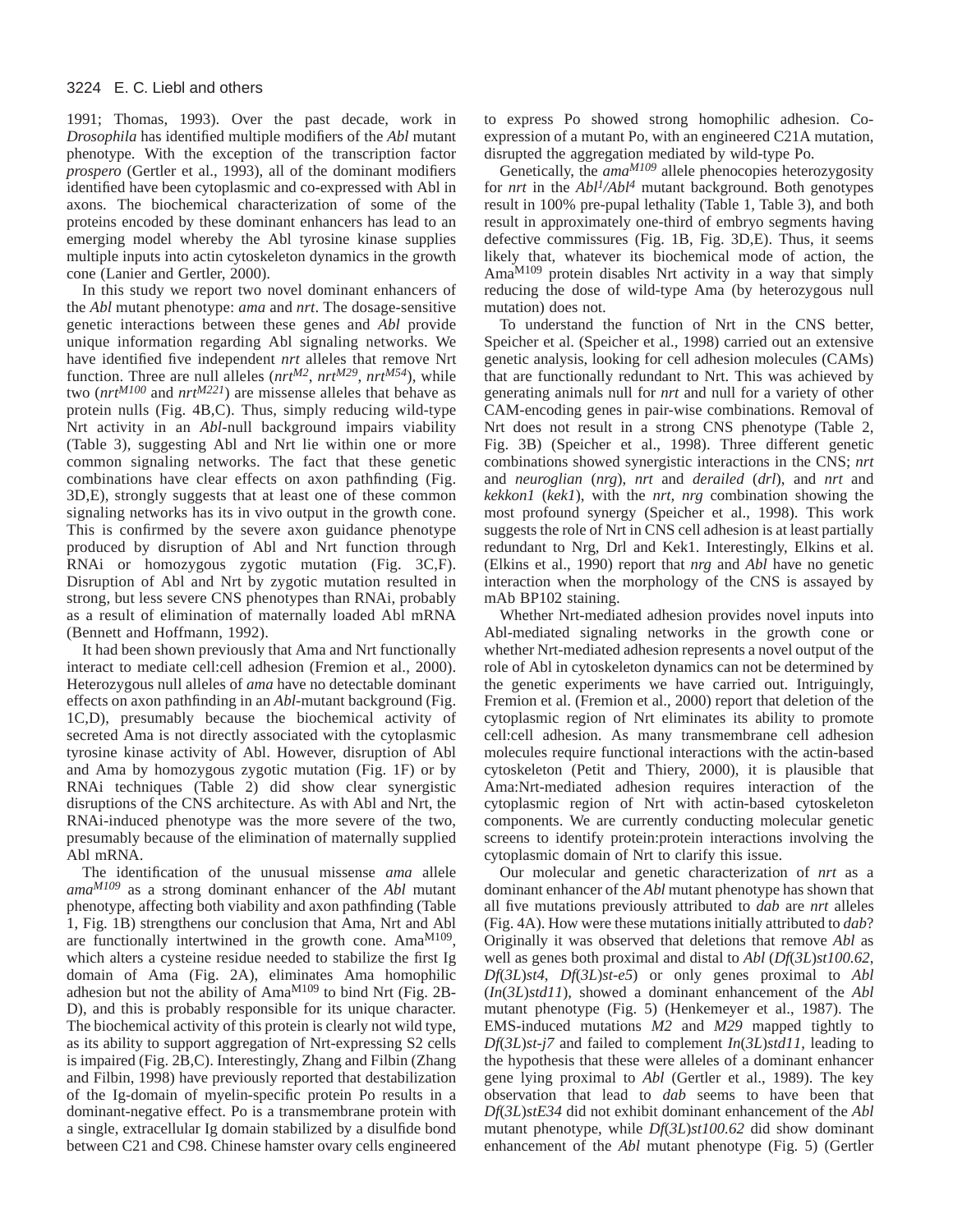

**Fig. 5.** Cytological region 72D; 73E. The cytological map is represented across the top; the centromere is towards the right. The placements of the *fax*, *Abl*, *dab* and *nrt* genes are shown. Solid lines represent the cytological extent of the chromosomal deficiencies as reported in FlyBase (http://flybase.bio.indiana.edu). The genotype of these deficiencies with regard to *fax*, *Abl*, *dab* and *nrt* is indicated to the right. Based on data reported previously (Henkemeyer et al., 1987), deficiencies that dominantly enhance the *Abl* mutant phenotype are indicated by asterisks. Although the distal breakpoint of *Df*(*3L*)*st100.62* is listed as 72F3-4 in FlyBase and *fax* is placed in 72E5-F1, Hill et al. (Hill et al., 1995) report that *Df*(*3L*)*st100.62* is null for *fax*. *In*(*3L*)*std11* contains the deficiency shown as well as an inversion (73E1-2).

et al., 1989). Molecular characterization of the proximal breakpoints of these deletions showed *Df*(*3L*)*st100.62* removed the *dab* gene, while *Df*(*3L*)*stE34* left *dab* intact (Gertler et al., 1993), suggesting that *dab* was the gene proximal to *Abl* responsible for the dominant enhancement of the *Abl* mutant phenotype. However, in retrospect, the difference in genetic activity between *Df*(*3L*)*st100.62* and *Df*(*3L*)*stE34* can be accounted for by the difference in the distal breakpoints of these chromosomes. Null mutations in *fax* dominantly enhance the *Abl* mutant phenotype (Hill et al., 1995). On its distal end *Df*(*3L*)*st100.62* removes *fax* (Hill et al., 1995) while *Df*(*3L*)*stE34* leaves *fax* intact (Fig. 5). Thus, although *nrtM2* and *nrtM29* do lie proximal to *Abl*, *Df*(*3L*)*st100.62* has been shown to be wild type for *nrt* (de la Escalera et al., 1990) and therefore the proximal breakpoint of *Df*(*3L*)*st100.62* does not uncover the dominant enhancer gene identified by the *M2* and *M29* mutations.

It has also been reported that multiple copies of a P-element cosmid vector that contains 35 kb of genomic DNA containing the *dab* transcription unit could partially rescue the pre-pupal lethality associated with the *M2* allele in the *Abl* mutant background (Gertler et al., 1993). To our knowledge, this Pelement is no longer available. Molecular mapping showed this cosmid extended only ~10 kb proximal to *dab*, and no embryonic transcripts proximal to *dab* were identified by this cosmid through northern blotting or when it was used to screen a cDNA library (Gertler et al., 1993). Thus, it seems unlikely that this cosmid vector could have included the *nrt* gene. The rescue provided by this cosmid was interpreted as confirming the identification of *M2* as a *dab* allele. However, in light of our molecular evidence, we believe these data indicate that expression, or perhaps overexpression, of *dab* can, by some unknown mechanism, partially rescue the lethality caused by heterozygosity at *nrt* in the *Abl*-mutant background. This potential interplay between *nrt* and *dab* in *Drosophila* is intriguing, and merits further exploration. However, our

sequence data confirms the *M2*, *M29*, *M54*, *M100* and *M221* mutations are *nrt* alleles. These findings will necessitate a reevaluation of other studies that have reported genetic interactions with these alleles (Giniger, 1998; Hill et al., 1995; Le and Simion, 1998).

Our re-examination of the work of others in light of the fact that these alleles are *nrt* mutations has revealed a startling fact: there may be yet another dominant enhancer of the *Abl* mutant phenotype in the 73A-C region. As with *Df*(*3L*)*st100.62*, the dominant enhancement of the *Abl* mutant phenotype reported for *Df*(*3L*)*st4* (Henkemeyer et al., 1987) is likely to be due to its removal of the *fax* gene, distal to *Abl* (Fig. 5). However, Henkemeyer et al. (Henkemeyer et al., 1987) have also shown that *Df*(*3L*)*st-e5* is a strong dominant enhancer of the *Abl* mutant phenotype. Based on its reported cytology, *Df*(*3L*)*st-e5* is wild-type for *fax* (Fig. 5). The work of de la Escalera et al. (de la Escalera et al., 1990) has shown the *Df*(*3L*)*st-e5* chromosome is wild type for *nrt*. Thus, this deficiency apparently uncovers another gene in the 73A-C region that can dominantly enhance the *Abl* mutant phenotype. We are currently pursuing the identity of this gene.

This report is not the first description of genetic interactions between *Abl* and genes encoding cell adhesion molecules. Similar to the strong phenotypic effects on CNS architecture that we have described in animals homozygous mutant for *Abl* and *nrt* (Fig. 3C,F), Elkins et al. (Elkins et al., 1990) have found that animals homozygous mutant for both *Abl* and *fasciclinI* (*fasI*) show a mutant phenotype affecting midline crossing of commissural axons. Unlike the present study, however, heterozygous mutations in *fasI* had no effect on the *Abl* mutant phenotype. The discovery of dosage-sensitive genetic interactions, such as that between *Abl* and *nrt*, may indicate that the proteins encoded by these two genes are biochemically linked. The continued search for dosagesensitive modifiers of the *Abl* mutant phenotype, and the continued biochemical characterization of these modifiers will undoubtedly deepen our picture of the molecular machinery guiding neuronal growth cones.

R.G.R., A.L.S. and E.R.S. were supported in part by the Anderson Summer Research Assistantship Fund of Denison University. We are grateful to J. Terman and A. Kolodkin for their initial assistance with RNAi experiments, and to F. M. Hoffmann and P. Kuhlman for critical reading of the manuscript. This work was supported by National Institutes of Health grant R15-CA70890 and funds from the Denison University Research Foundation to E.C.L., and National Science Foundation grant IBN-0090239 to E.C.L. and M.A.S.

#### **REFERENCES**

- **Awasaki, T., Saitoh, M., Sone, M., Suzuki, E., Sakai, R., Ito, K. and Hama, C.** (2000). The Drosophila Trio plays an essential role in patterning of axons by regulating their directional extension. *Neuron* **26**, 119-131.
- **Barthalay, Y., Hipeau-Jacquotte, R., de la Escalera, S., Jimenez, F. and** Piovant, M. (1990). Drosophila neurotactin mediates heterophilic cell adhesion. *EMBO J.* **9**, 3603-3609.
- **Bashaw, G. J., Kidd, T., Murray, D., Pawson, T. and Goodman, C. S.** (2000). Repulsive axon guidance: Abelson and Enabled play opposing roles downstream of the Roundabout receptor. *Cell* **101**, 703-715.
- **Bateman, J., Shu, H. and van Vactor, D.** (2000). The guanine nucleotide exchange factor Trio mediates axonal development in the Drosophila embryo. *Neuron* **26**, 93-106.
- **Bear, J. E., Loureiro, J. J., Fassler, R., Wehland, J. and Gertler, F. B.**